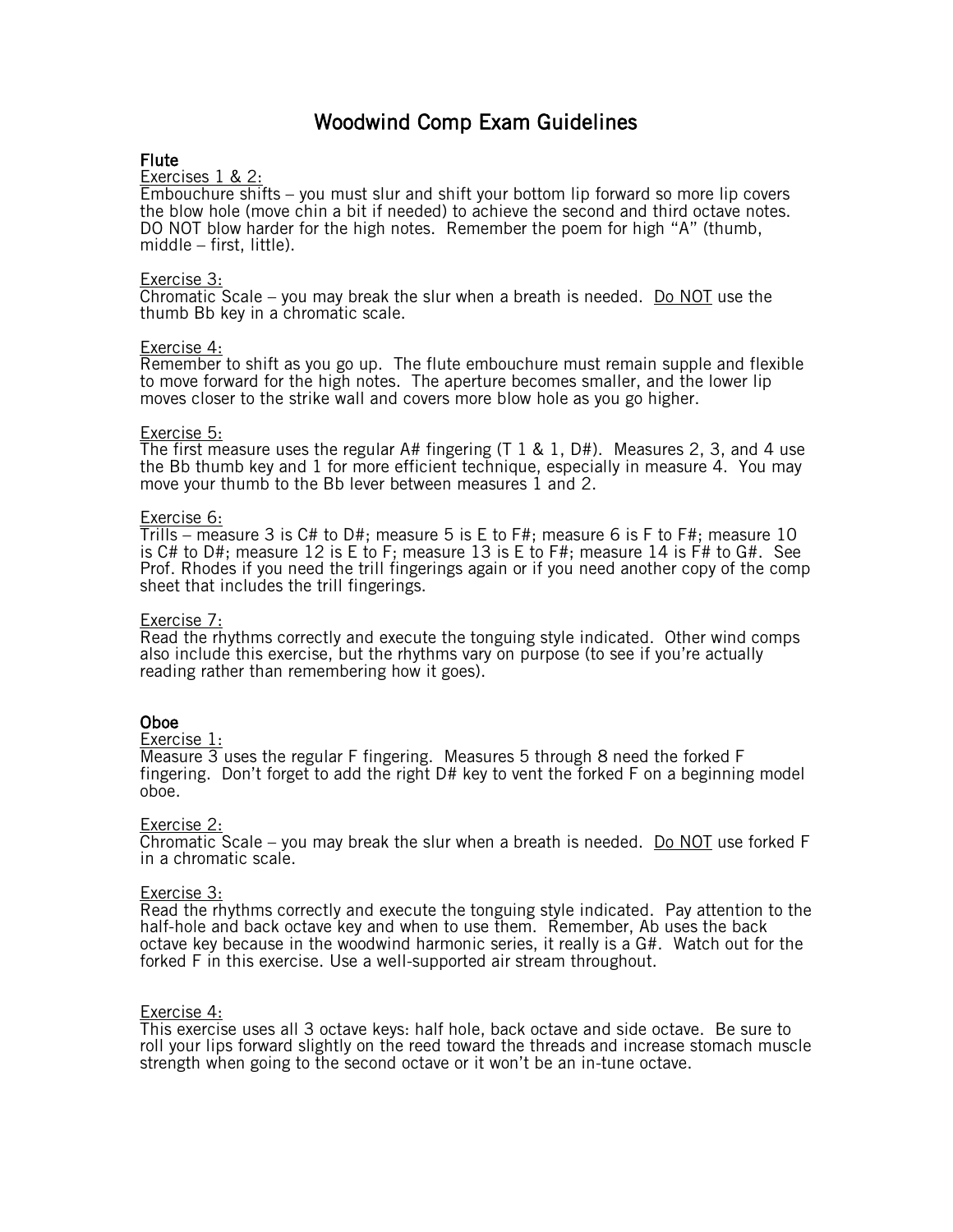### Exercise 5:

This etude is your opportunity to apply the octave key system to a melody. Work on this technique and watch the intonation in the second octave. Keep the pulse steady and the tongue light when playing the  $16<sup>th</sup>$  notes.

# Clarinet

### Exercise 1:

Keep your embouchure firm and the air stream focused as you play down the scale. DO NOT apply brass embouchure techniques by opening the oral cavity when playing into the low register. The clarinet embouchure shouldn't move. Blow straight at the reed!

### Exercise 2:

Register key work – again, do not move the embouchure: blow louder for the lower notes and not so hard for the high notes. Remember that the little fingers always alternate, never slide, so low E should be played with the LEFT little finger and low F with the RIGHT little finger. You must use standard little finger keys, not alternates. Measure 6 uses the chromatic fingering for F# (LH: TR123, RH: 1 and sliver key). DO NOT use the middle finger for F#.

### Exercise 3:

Read the rhythms correctly and execute the tonguing style indicated. Always alternate, never slide – the C# must be played with the left little finger and the B must be played on the right. The F# in measure 4 is standard fingering. Use a well-supported air stream throughout.

### Exercise 4:

Measure 2 needs the chromatic fingering for G♭(sliver key); measures 3 and 4 need finger 6 to play G♭; use the  $1 - 1$  fingering for B♭ in measure 5; measure 6 uses the forked fingering for G♭, and  $1 - 1$  plus RH sliver key (forked fingering) for B♭.

### Exercise 5:

Always alternate, never slide – however, measure 2 uses an ORGAN fingering: Play D♭ with the right little finger then move to the left-hand key on beat two while sustaining the note. You can then play the "B" in measure 3 with the right little finger and continue to alternate. Measure 5 uses the chromatic fingering for G♭ (thumb and 2 bottom side keys).

### Exercise 6:

Start the first note (low E) with the left little finger key, not the right. Always alternate, never slide and use chromatic fingerings correctly. Measure 3 needs thumb and 2 bottom side keys for G♭; measure 6 uses the forked fingering for B; measure 10 uses the forked fingering again for the B; measure 12 needs the chromatic thumb and 2 bottom side keys for F#.

### Saxophone

### Exercise 1:

Keep air moving with strong stomach muscles and blow straight at the tip of the mouthpiece to the low C. Play low C the way you want to hear it; DO NOT drop your jaw as you would for brass. Use voicing (vowel shapes with tongue position) to play high notes in tune (this technique adds subtle pressure to the reed without closing the reed tip).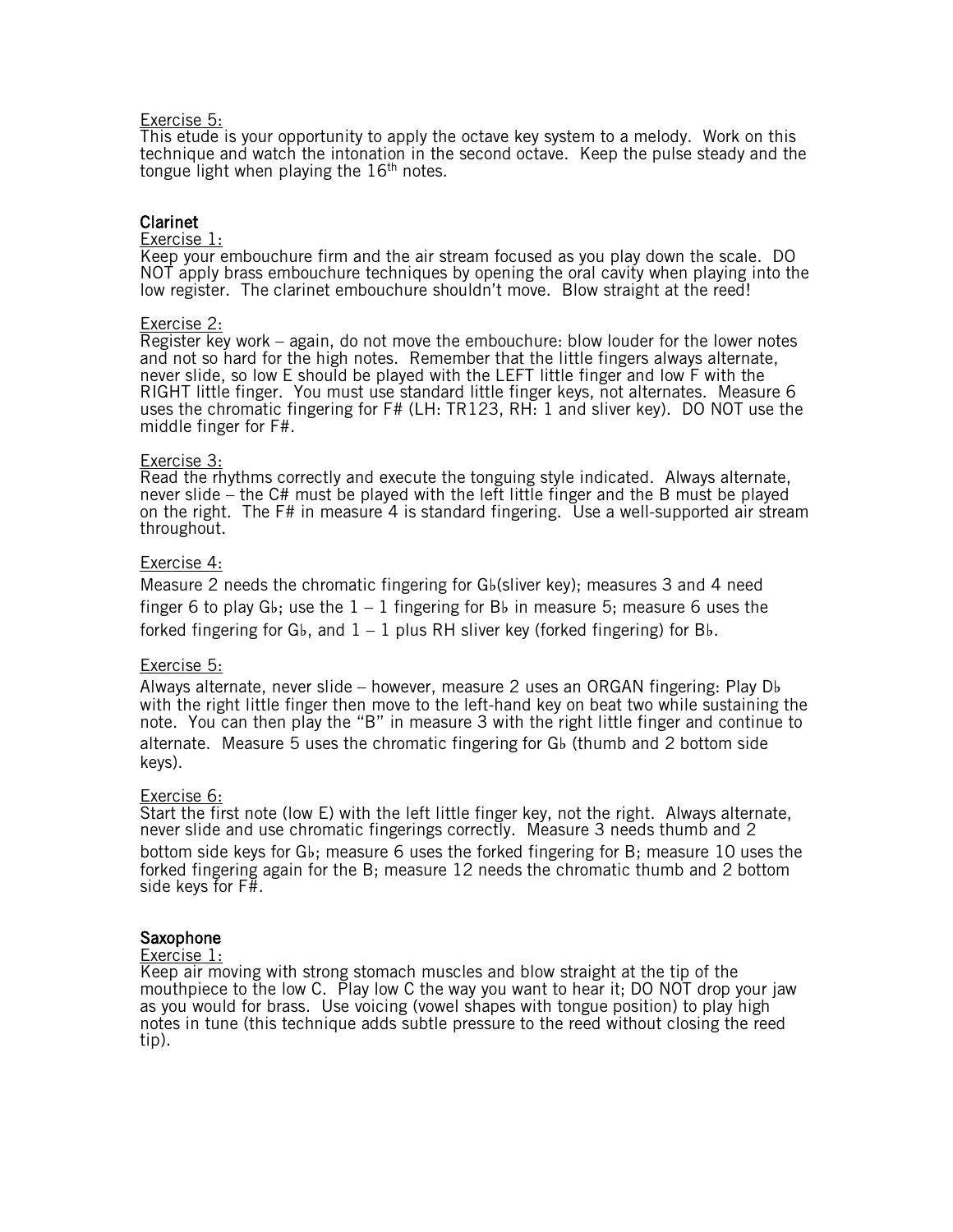### Exercise 2:

Use the chromatic fingering for F# and the standard fingering for A#. You must also use the chromatic fingering for  $\tilde{C}$  in the  $2^{nd}$  and  $3^{rd}$  octaves. Push out with the left thumb and lean teeth on the mouthpiece (holding triangle); keep middle of tongue forward for the 3<sup>rd</sup> octave notes in measures 9 through 11.

### Exercise 3:

Use voicing to play the top octave notes in tune and lean top teeth on the mouthpiece. Be sure to use chromatic fingerings for F# (RH 1 & F# key) and C (LH 1 & RH middle side key) in both octaves.

### Exercise 4:

Read the rhythms correctly and execute the tonguing style indicated in the other woodwind comps. These markings were inadvertently left out of the saxophone exercise when it was put into Finale. Use a well-supported air stream throughout.

### Exercise 5:

The bis B♭ fingering should be used throughout this exercise. DO NOT use the  $1 - 1$ fingering for B♭.

### Exercise 6:

This exercise was written specifically for using the articulated G# mechanism and the chromatic F# fingering. You will also use the regular F# fingering when F# is not next to F.

### Exercise 7:

Use the side B♭ (standard fingering) in measures 1, 4 and 5; use the chromatic F# in measure 5.

### Bassoon

### Exercise 1:

**The G** in measure 1 is a half-hole note (remember to add the top LH little finger key for venting). Remember to trade your thumbs in measure 2 when going from low F to low E. Slightly open yawning space when descending and roll lips forward on the reed; raise your tongue and strengthen the stomach muscles more when ascending.

### Exercise 2:

Raise tongue in measures 5 & 6 when playing the high notes. Let it be a "smaller" sound in the third octave; don't try to force too much air through the reed. Remember to use the half-hole on all forms of  $4<sup>th</sup>$  space G and manually depress the whisper key for  $1<sup>st</sup>$ octave F up through  $2^{nd}$  octave F (you may or may not need the whisper key for the halfhole notes; it depends on your bassoon). Please use the Westphal fingering chart for 3<sup>rd</sup> octave notes (or see Prof. Rhodes if you need help).

### Exercise 3:

Be sure to roll your lips forward slightly on the reed (this technique puts slight pressure on the reed) and increase stomach muscle strength when slurring to the second octave. Use the half-hole technique and whisper key properly.

### Exercise 4:

Read the rhythms correctly and execute the tonguing style indicated. Remember to switch thumbs from pancake key to whisper key between  $1<sup>st</sup>$  octave E and F. There will be some embouchure movement when playing the C scale (voicing too). Use a wellsupported air stream throughout.